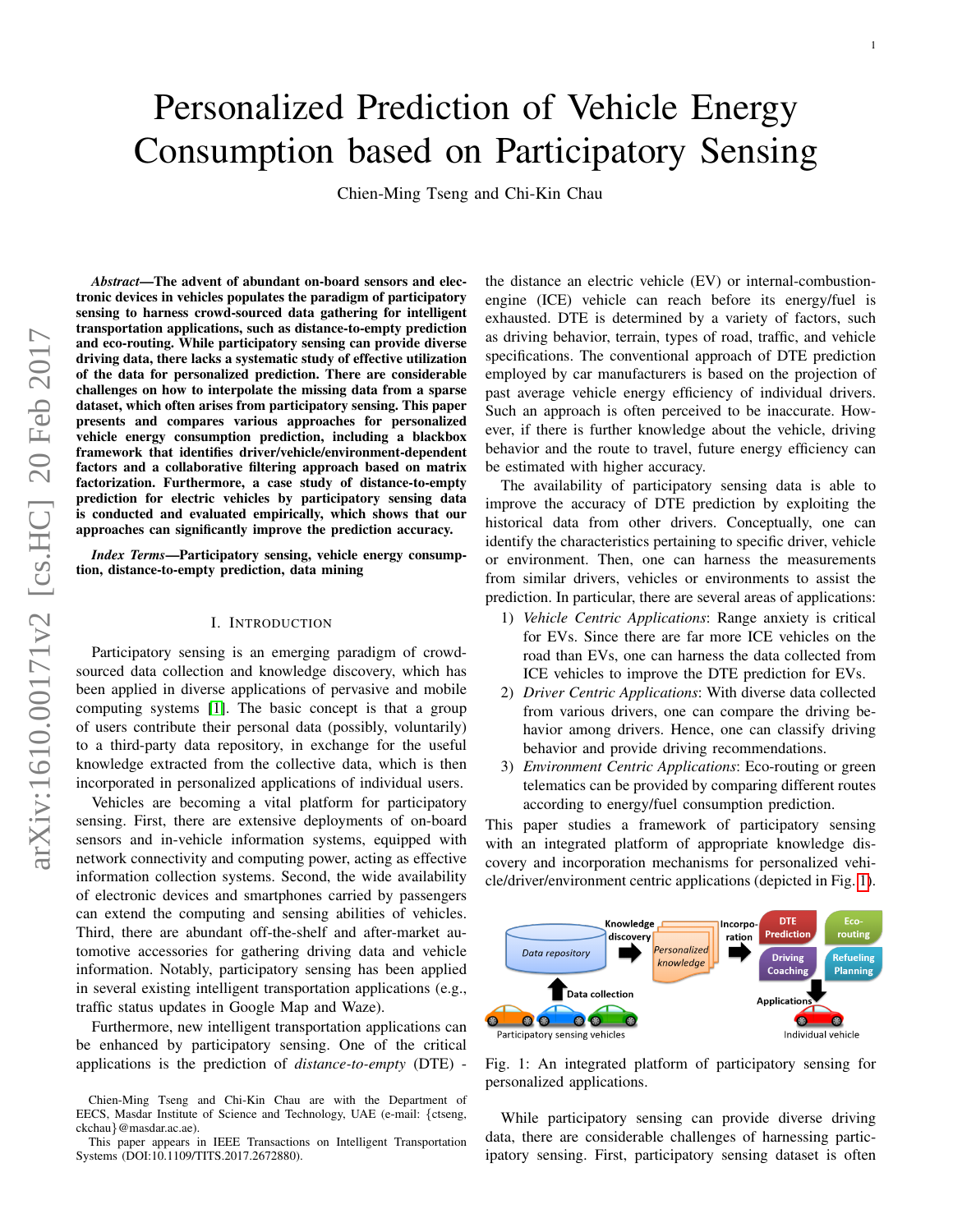sparse and skewed, which does not cover sufficient combinations of vehicle/driver/environment. This calls for an effective approach to interpolate the missing data from a sparse dataset. Second, the dimensionality of dataset may be large due to different combinations of various drivers, vehicles and environments. To enable data analytics, an efficient method is desirable to extract the correlations within data.

This paper explores several approaches of utilizing participatory sensing data for personalized applications:

- 1) *Comparison with the Average*: One can obtain the average data values (e.g., average speed, stopping duration) from a large dataset for a specific environment. Then the deviation of individual drivers is compensated from the average data values in personalized applications.
- 2) *Collaborative Filtering*: A domain-free data mining technique is to analyze the relationships and interdependencies within a dataset and to identify a smaller set of latent factors that can characterize the observed data. Based on latent factors, one can interpolate the missing data in the dataset. In particular, matrix factorization is a popular solution to realize collaborative filtering.
- 3) *Similarity Matching*: Using a known model of vehicle energy consumption, one can compare the participatory sensing data and find the most similar instances from the available data to estimate the required values.

The notion of average data values has been utilized in previous papers [\[2\]](#page-10-1), [\[3\]](#page-10-2), which has a disadvantage of requiring a large dataset. Collaborative filtering [\[4\]](#page-10-3), [\[5\]](#page-10-4) is a general technique in data mining without leveraging the detailed knowledge of underlying model. However, the presence of specific knowledge in vehicle energy consumption can potentially improve the accuracy and effectiveness.

This paper presents several viable approaches of utilizing participatory sensing data for personalized prediction of vehicle energy consumption. In particular, a blackbox framework is presented to effectively identify driver/vehicle/environment dependent factors from participatory sensing data for personalized prediction. To demonstrate the effectiveness of our approaches, a case study of distance-to-empty prediction for EVs based on the participatory sensing data is conducted and validated empirically, which shows that our approaches can significantly improve the prediction accuracy.

Outline of Paper: The related work is first presented in Sec. [II.](#page-1-0) The methodologies of personalized prediction approaches are presented in Secs. [III](#page-2-0)[-IV.](#page-3-0) The empirical evaluations of our approaches are given in Sec. [V.](#page-6-0) A case study that utilizes our results is discussed in Sec. [VI.](#page-8-0)

#### II. RELATED WORK

## <span id="page-1-0"></span>*A. Vehicle Energy Consumption Models*

Modeling vehicle energy consumption has been the subject of a number of research papers. One popular method is the model-based approach, which is based on vehicle dynamics to model the consumption behavior of ICE vehicles [\[6\]](#page-10-5) and EVs [\[7\]](#page-10-6). Energy consumption estimation can use a blackbox approach. For example, a statistical approach using regression model to estimate the energy consumption of ICE vehicles

is presented in [\[8\]](#page-10-7). The energy consumption rate of different vehicles and roads can also be clustered to characterize the energy consumption of general vehicle and road types [\[3\]](#page-10-2).

# *B. Data Collection of Vehicle Energy Consumption*

The accuracy of energy consumption prediction can be enhanced by collecting more information. Two crucial factors of energy consumption prediction are the future speed profiles and future environmental factors (e.g., temperature, wind speed or route grade), which may be highly dynamic and difficult to predict. One method to estimate the future speed profiles is to utilize Markov chain [\[9\]](#page-10-8). Also, one can deploy sensor networks, by which stationary measurements at specific locations, such as traffic, average speed, speed limit and route grade can be measured. There are a number of papers focusing on utilizing such information [\[3\]](#page-10-2). However, the traffic data in these papers is usually static, which may have a large deviation in dynamic traffic. A study that integrates the realtime traffic sensor data to predict the energy consumption and emission of ICE vehicles is presented in [\[10\]](#page-10-9). One can also obtain the estimated information from social networks and participatory sensing. Participatory sensing can provide mobile measurements and good geographic penetrations [\[11\]](#page-10-10). For example, [\[12\]](#page-10-11) shows that the estimation of stochastic effects which impact the travel velocity and acceleration profiles can be crowd-sourced to identify traffic congestion. Our previous work employs participatory sensing for DTE prediction [\[13\]](#page-10-12), [\[14\]](#page-10-13), which is extended in this paper.

# *C. Applications of Vehicle Energy Consumption*

The integration of energy consumption prediction and data collection enables many applications. One application is the estimation of DTE, based on the prediction of vehicle energy efficiency (i.e., energy intensity), which is employed in production vehicles [\[15\]](#page-10-14). DTE can be estimated by measuring the mean energy consumption over short and long distances [\[16\]](#page-10-15). To account for the deviation between the historical and future energy intensity, a regression model can be used to predict the future energy intensity given future route information [\[17\]](#page-10-16). Route features from sensor data can be clustered to identify the driving pattern for EV range estimation [\[18\]](#page-10-17). Another application is eco-routing. A system based on road characteristics and current prevailing traffic conditions is presented in [\[19\]](#page-10-18). It can provide users a more economic and safer route with reasonable speed instead of only driving at a lower speed. Another study utilizing average participatory sensing data and static traffic information for eco-routing system of ICE vehicles is presented in [\[2\]](#page-10-1). Route-type based energy consumption prediction can be implemented using OpenStreetMap (OSM) data. There are some studies using the OSM data to predict the EV range [\[20\]](#page-10-19). A cloud based prediction system considers the deviation between the mean energy consumption and that of different condition (e.g., traffic congestion or driving behavior) in [\[21\]](#page-10-20). The route-type based energy consumption model requires a complete map database including speed limit, route type and traffic information, which may not be available everywhere.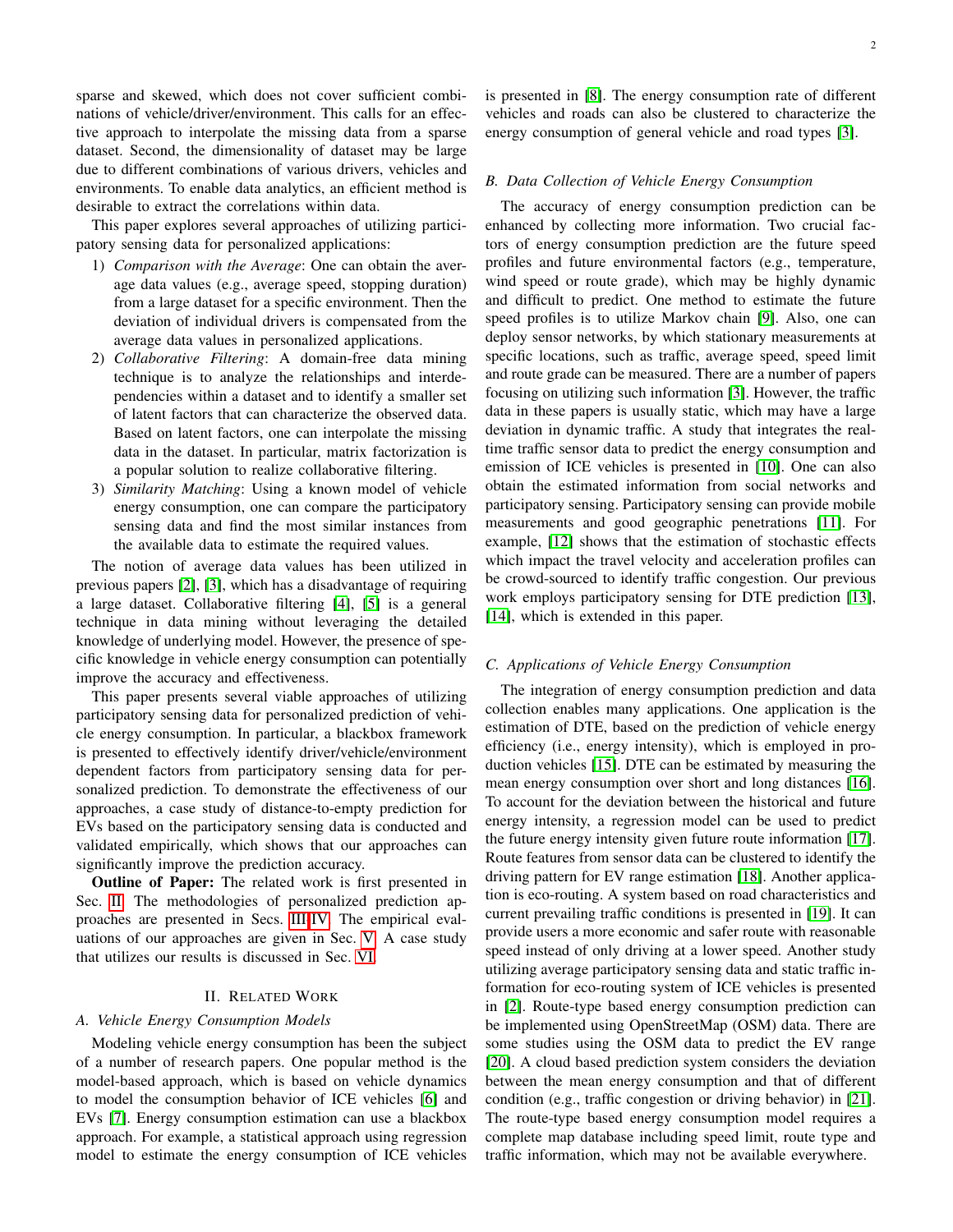This work differentiates from the previous work in several aspects: (1) We compare various personalized prediction approaches of vehicle energy consumption. (2) We present a novel blackbox framework to extract driver/vehicle/ environment-dependent factors. (3) We conduct a case study of DTE prediction for EVs using different approaches.

### III. METHODOLOGY AND BACKGROUND

<span id="page-2-0"></span>This section presents the relevant methodology and background related to vehicle energy consumption models.

# *A. Areas of Factors*

While there are many factors to determine vehicle energy consumption, they can be classified by three broad areas:

- Driver: The driver who controls the vehicle has a direct impact on the vehicle movement. Different drivers exhibit different preferences for stop/start and acceleration, aggression in various scenarios, propensity for hypermiling, etc. Psychological and behavioral traits of drivers also affect vehicle energy efficiency.
- Vehicle: Different types of vehicles consume energy differently. ICE vehicles are characterized by the engine types and gear shifts, whereas hybrid and EVs are affected by battery performance and regenerative braking. The sizes and weights of vehicles often determine the efficiency of kinetic energy conversion, so SUVs and trucks are usually less energy-efficient than sedan and compact vehicles.
- Environment: The environmental factors include traffic and roads. Traffic for a road segment depends on a plethora of factors, including time-of-day, day-of-year, special events, which may follow a certain pattern. The types of roads also affect drivers' behavior differently, which can be divided into three main categories: small public or private roads with urban traffic, lower capacity "urban" highways, and higher capacity freeways. Other environmental factors, such as road grades and weather types, can also be considered.

The historical data of vehicle speed profiles can be identified by a combination of (driver, vehicle, environment), referred as a *data point*. This paper aims to predict the energy consumption for each data point. Through participatory sensing, a dataset of measured energy consumption for a relatively small number of data points are collected. This paper addresses the challenge of data interpolation with good accuracy.

#### *B. Types of Models*

There are two main types of energy consumption models:

• White-box Model: A straightforward approach is to employ a white-box microscopic behavior model of each vehicle that comprehensively characterizes the engine performance, vehicle mechanics, battery systems, etc. To incorporate traffic information, one can rely on a macroscopic traffic database collected from a network of loop sensors along specific road segments. However, such a white-box vehicle model requires a large amount

of data for calibration and detailed knowledge specific to a particular vehicle. Also, the availability and access of accurate traffic information is often limited to certain authorized parties only.

• Blackbox Model: A blackbox approach is more desirable that requires minimal knowledge of vehicle model with only a small set of measurable variables and parameters. The variables and parameters depend on the combinations of (driver, vehicle, environment). In the subsequent sections, the variables and parameters obtained in the blackbox model will be utilized for collaborative filtering and similarity matching.

#### *C. Energy Consumption Model*

This section describes a linear blackbox model of vehicle energy consumption that has been used extensively in the literature [\[2\]](#page-10-1), [\[3\]](#page-10-2), [\[8\]](#page-10-7), [\[13\]](#page-10-12), [\[22\]](#page-10-21). Denote a driver by D, a vehicle model by V, and a particular environment (e.g., a segment of route and time-of-day) by R. Each energy consumption is represented by a numerical value  $E_{D,V,R}$ , indexed by the tuple (D, V, R). All the entries of energy consumption values form a 3-dimensional tensor, denoted by  $[E_{D,V,R}]$ .

While there are sophisticated approaches of estimating the moving vehicle energy consumption by white-box microscopic behavior models [\[7\]](#page-10-6), [\[6\]](#page-10-5), [\[9\]](#page-10-8), [\[18\]](#page-10-17), [\[23\]](#page-10-22), [\[24\]](#page-10-23), these models are rather difficult to implement. Many parameters are required, for example, engine efficiency, transmission efficiency, regenerative braking efficiency, etc. However, in practice, these parameters are hard to obtain. Therefore, this paper utilizes a blackbox approach without the detailed knowledge of vehicle mechanics. This approach maximizes the applicability for a wide range of scenarios arising from participatory sensing.

The total energy consumption  $E$  of driver  $D$  with vehicle model V in a particular environment R is given by:

<span id="page-2-3"></span>
$$
E_{\mathsf{D},\mathsf{V},\mathsf{R}} = E_{\mathsf{D},\mathsf{V},\mathsf{R}}^{\text{mv}} + E_{\mathsf{D},\mathsf{V},\mathsf{R}}^{\text{id}} \tag{1}
$$

where  $E_{D,\nu,R}^{\text{mv}}$  is the moving vehicle energy consumption and  $E_{\text{D,V,R}}^{\text{id}}$  is the idle vehicle energy consumption.

*1) Moving Vehicle Energy Consumption:* With respect to a particular combination of  $(D, V, R)$ , the moving vehicle energy consumption  $E<sup>mv</sup>$  has unit in liter or kWh. Next, the subscript  $D,V,R$  is dropped for brevity.

In this paper,  $E^{\text{mv}}$  (denoted by  $\hat{E}^{\text{mv}}$ ) is estimated by a linear equation of several measurable variables from vehicles<sup>[1](#page-2-1)</sup>:

$$
\hat{E}^{\text{mv}} = \begin{bmatrix} \alpha_{v,1} \\ \alpha_{v,2} \\ \vdots \\ \alpha_{v,r} \end{bmatrix}^T \begin{bmatrix} v \\ v^2 \\ \vdots \\ v^r \end{bmatrix} + \begin{bmatrix} \vec{\alpha}_{d,1} \\ \vec{\alpha}_{d,2} \\ \vdots \\ \vec{\alpha}_{d,k} \end{bmatrix}^T \begin{bmatrix} \vec{d} \\ \vec{d}^2 \\ \vdots \\ \vec{d}^k \end{bmatrix} + \begin{bmatrix} \vec{\alpha}_{a,1} \\ \vec{\alpha}_{a,2} \\ \vdots \\ \vec{\alpha}_{a,m} \end{bmatrix}^T \begin{bmatrix} \vec{d} \\ \vec{a}^2 \\ \vdots \\ \vec{d}^m \end{bmatrix} + \begin{bmatrix} \alpha_g \\ \alpha_g \\ \alpha_e \end{bmatrix}^T \begin{bmatrix} g \\ \ell \\ 1 \end{bmatrix}
$$
\n(2)

<span id="page-2-2"></span>where

<span id="page-2-1"></span><sup>1</sup>Some of the variables are selected based on [\[25\]](#page-10-24), which analyzed more than 20 thousand data points from 45 drivers to identify the most significant factors of fuel consumption and emission.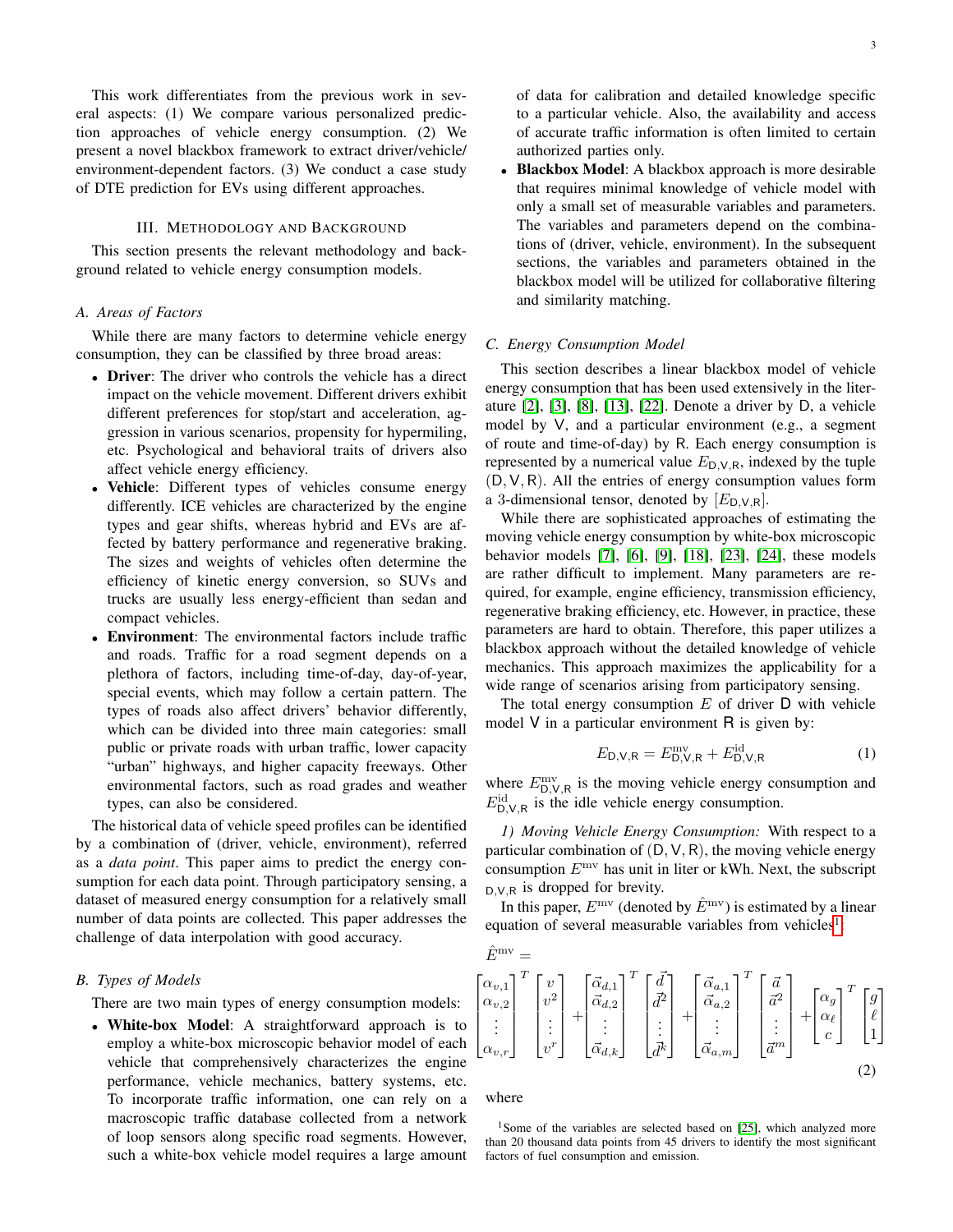<span id="page-3-3"></span>

(a) Measured and interpolated data points in a

(b) Factors and dependence. (c) Interpolation of data points by substitution of factors from the most similar measured data points.

Fig. 2: Illustrations for interpolation of missing data points.

- $v$  is the continuous average speed (i.e., the average speed without idling). The higher powers<sup>[2](#page-3-1)</sup> of v like  $v^2, ..., v^r$ are also considered.
- $\vec{d} = (\tau_d, \mu_d, \sigma_d)$  is the deceleration tuple:
	- $\tau_d$  is the total duration of deceleration.
	- $\mu_d$  is the mean deceleration (i.e., the sum of deceleration values divided by the deceleration duration).

 $- \sigma_d$  is the standard deviation of deceleration.

Denote the higher powers of components in the deceleration tuple by  $\overrightarrow{d}^k = (\tau_d^k, \mu_d^k, \sigma_d^k)$ .

- $\vec{a}$  is the acceleration tuple (similar to  $\vec{d}$ ).
- $q$  is the mean absolute value of gyroscope along the moving direction.
- $\ell$  is the auxiliary load of idling, which is the baseline measurement when the vehicle is not moving.
- $\bullet$  *c* is a normalization constant.
- $\alpha_v \triangleq (\alpha_{v,1}, ..., \alpha_{v,r}), \alpha_d \triangleq (\alpha_{d,1}, ..., \alpha_{d,k}), \alpha_a \triangleq (\alpha_{a,1},$  $\ldots, \alpha_{a,k}), \alpha_a, \alpha_\ell$  are the corresponding coefficients.

Note that the coefficients  $\alpha_d \triangleq (\alpha_{d,1}, ..., \alpha_{d,k})$  can effectively capture the regenerated energy of EVs.

## *2) Idle Vehicle Energy Consumption:*

Similarly, a blackbox approach is used to estimate the idle vehicle energy consumption. The subscript  $D, V, R$  is dropped for brevity. With respect to a particular combination of  $(D, V, R)$ , the idle vehicle energy consumption  $E^{id}$  (denoted by  $\hat{E}^{id}$ ) is estimated by a linear equation:

<span id="page-3-2"></span>
$$
\hat{E}^{\rm id} = \beta_1 \mu \ell + \beta_2 \omega \tag{3}
$$

where

- $\mu$  is the total idle duration.
- $\ell$  is the auxiliary load of idling.
- $\omega$  is the outdoor temperature.
- $\beta_1, \beta_2$  are the coefficients.

The parameters  $v, \ell$  can be obtained from standard OBD data inquiry from vehicles, whereas  $\overrightarrow{d}$ ,  $\overrightarrow{a}$ ,  $\mu$  can be computed from speed profiles, g can be obtained from smartphones, and  $\omega$  can be obtained from online weather data.

## *D. Estimation of Coefficients*

The coefficients  $(\alpha_v, \vec{\alpha}_d, \vec{\alpha}_a, \alpha_g, \alpha_\ell, c, \beta_1, \beta_2)$  in Eqns. [\(2\)](#page-2-2)-[\(3\)](#page-3-2) can be estimated by the standard regression method, if sufficient measured data  $(v, \vec{d}, \vec{a}, q, \ell, \mu, \omega)$  and the respective energy consumption data  $(\hat{E}^{\text{mv}}, \hat{E}^{\text{id}})$  are provided. Assume that each driver-vehicle pair  $(D, V)$  has collected sufficient historical personal driving data, and hence, the coefficients can be estimated for the respective environment R. One notable advantage of regression method is that it is less susceptible to random noise, which can arise from various sources (e.g., due to time synchronization in data sampling, mechanic damping, inaccurate measurements).

## <span id="page-3-0"></span>IV. INTERPOLATING PARTICIPATORY SENSING DATA

Given a dataset of driving data collected by participatory sensing, a data point can be visualized as a point in a 3-dimensional Euclidean space, indexed by  $(D, V, R)$ . The participatory sensing dataset is usually sparse, consisting of a skewed and clustered distribution of data points. In order to predict the vehicle energy consumption for the data points that are not collected from participatory sensing, we seek to interpolate the missing data points to cover the space of dataset. An illustration is depicted in Fig. [2a.](#page-3-3)

Next, three major data interpolation approaches by similarity matching, matrix factorization, and comparison with the average are presented.

### *A. Similarity Matching*

Similarity matching is related to neighborhood-based collaborative filtering. The three areas of factors (i.e., driver, vehicle, and environment) that determine the vehicle energy consumption are not necessarily exclusive. There are factors that can belong to multiple aspects. For example, the speed of a vehicle depends on both driver and environment. Abstractly, the factors can be visualized by a Venn diagram (see Fig. [2b\)](#page-3-3).

After characterizing the factors and their dependence, the interpolation of missing data points can be attained by suitable substitution of factors from the most similar measured data points. For example, see Fig. [2c](#page-3-3) for an illustration. After obtaining the measured data for  $(D_1, V_1, R_1)$  and  $(D_2, V_2, R_2)$ , we aim to estimate the energy consumption for  $(D_1, V_1, R_2)$ . If  $D_1$  is similar to  $D_2$  and  $V_1$  is similar to  $V_2$ , then one can replace the factors that depend on  $R_1$  in  $(D_1, V_1, R_1)$  by those depend on  $R_2$  in  $(D_2, V_2, R_2)$ .

The energy consumption model in Eqns. [\(2\)](#page-2-2)-[\(3\)](#page-3-2) provides a convenient way to extract the factors of driver, vehicle, and environment dependence. In Table [I,](#page-4-0) the dependence of

<span id="page-3-1"></span><sup>2</sup>Sec. [V](#page-6-0) will empirically determine the proper powers of parameters.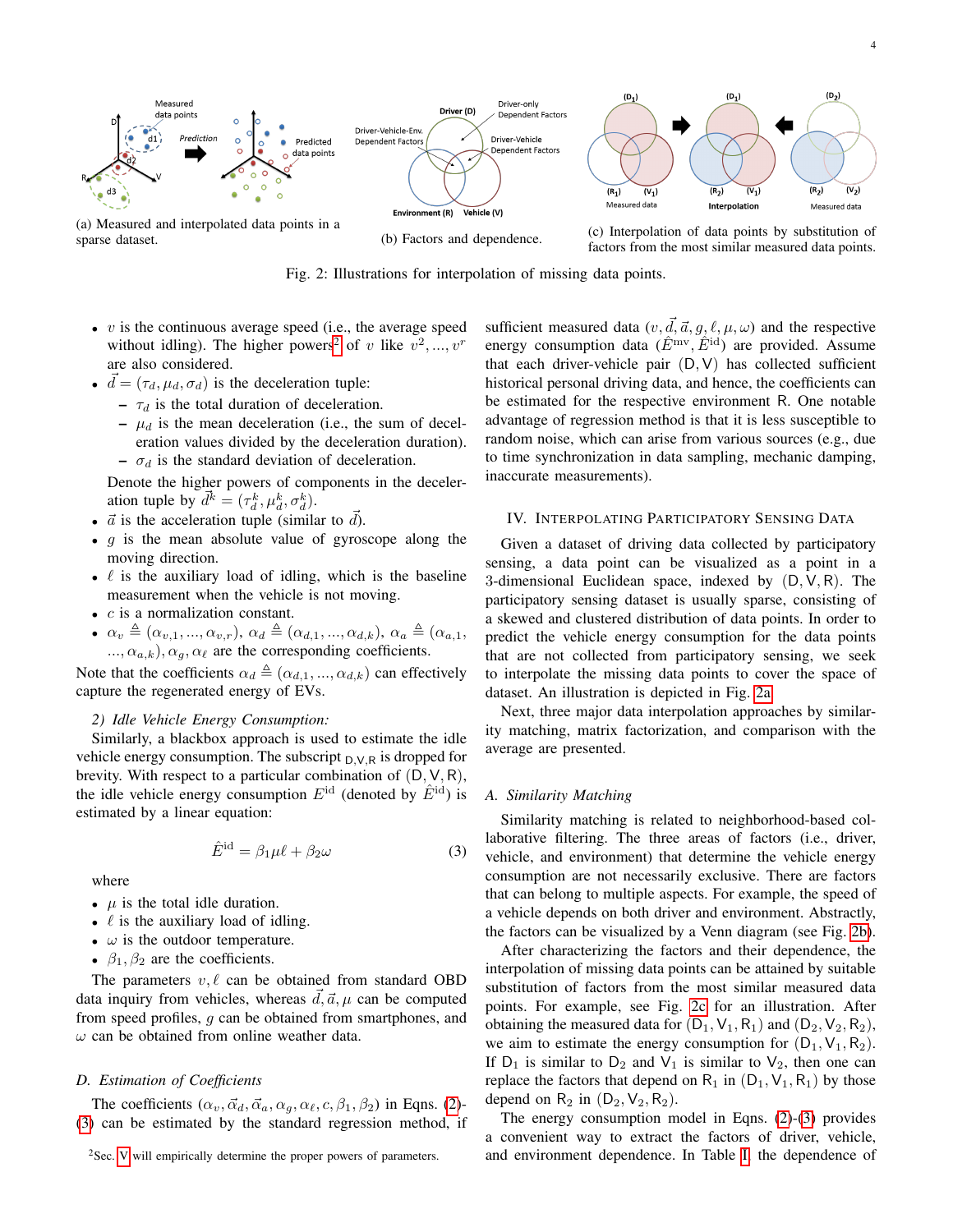|                                                      | Driver-   | Vehicle-  | Environment- |  |
|------------------------------------------------------|-----------|-----------|--------------|--|
|                                                      | dependent | dependent | dependent    |  |
| $v, \vec{d}, \vec{a}, g, \ell$                       |           |           |              |  |
| $\mu, \omega$                                        |           |           |              |  |
| $\alpha_v, \vec{\alpha}_d, \vec{\alpha}_a, \alpha_q$ |           |           |              |  |
| $\alpha_{\ell}, c$                                   |           |           |              |  |
| Bэ                                                   |           |           |              |  |

<span id="page-4-0"></span>each parameter is heuristically assigned based on the major observable impacts from the driver, vehicle or environment.

TABLE I: Dependence of parameters and coefficients.

For the coefficients, it is assumed that their dependence is complementary to that of the respective parameters. For example, the average speed  $v$  is more likely affected by the driver and environment, while to a less extent by the type of vehicle. Hence, coefficient  $\alpha_v$  is considered to be vehicledependent, such that the product  $\alpha_v v$  will be specific to a particular tuple  $(D, V, R)$ . The dependence of coefficients will be empirically validated in Sec. [V.](#page-6-0)

The interpolation of missing data points can be attained by the substitution of parameters and coefficients in the vehicle energy consumption model. Consider an example in Fig. [2c.](#page-3-3) Let the parameters and coefficients for (D1, V1, R1) be  $(\alpha_v, \vec{\alpha}_d, \vec{\alpha}_a, \alpha_g, \alpha_\ell, c, \beta_1, \beta_2)$  and  $(v, \vec{d}, \vec{a}, g, \ell, \mu, \omega)$ , and those for  $(D2, V2, R2)$  be  $(\alpha'_v, \vec{\alpha}'_d, \vec{\alpha}'_a, \alpha'_g, \alpha'_\ell, c', \beta'_1, \beta'_2)$ and  $(v', \overrightarrow{d}', \overrightarrow{a}', g', \ell', \mu', \omega')$ . To estimate the energy consumption of (D1, V1, R2),  $(\alpha_v, \vec{\alpha}_d, \vec{\alpha}_a, \alpha_q, \alpha_\ell, c, \beta_1, \beta_2)$  and  $(v', \overrightarrow{d}', \overrightarrow{a}', g', \ell, \mu', \omega)$  can be used in the vehicle energy consumption model.

To determine the similarity among drivers and vehicles, two approaches of similarity matching by speed profile matching and driving habit matching are presented next.

#### *1) Speed Profile Matching:*

One can characterize the similarity between a pair  $(D, V)$ and  $(D', V')$  under the same environment R by comparing the respective speed profiles (i.e., the plots of speed against traveled distance). Since speed profiles are time series, *dynamic time warping* (DTW) [\[26\]](#page-10-25) can be used as a metric for determining the similarity, and identifying the corresponding similar regions between two time series, which has been applied in many applications (e.g., speech recognition).

The basic idea of DTW is to determine an optimal alignment between two time series. Consider two time series  $X = (x[t])_{t=1}^{n_X}$  and  $Y = (y[t])_{t=1}^{n_Y}$  of lengths  $n_X$  and  $n_Y$ respectively. A *warp path* is defined as  $W = (w[k])_{k=1}^{n_W}$ , where the k-th element is  $w_k = (i, j)$ , such that i is an index from time series  $x[i]$  and j is an index from time series  $y[i]$ .  $n_W$  is the length of the warp path W, such that  $\max(n_X, n_Y) \leq n_W < n_X + n_Y$ . The warp path W is subject to the following constraints:

1) 
$$
w[1] = (1, 1)
$$
 and  $w[n_W] = (n_X, n_Y);$ 

2) if  $w[k] = (i, j)$  and  $w[k+1] = (i', j')$ , then  $i \le i' \le i+1$ and  $j \leq j' \leq j + 1$ .

The warp path of minimum distance dist $(W^*)$  is defined by:

$$
\operatorname{dist}(W^*) = \min_{w} \sum_{k=1}^{n_W} d(w[k]) \tag{4}
$$

where each  $d(w[k]) = |x[i] - y[j]|$  is the distance of the coordinates  $(i, j)$  of the k-th element in W. A simple approach to determine an optimal warp path between two time series is using dynamic programming. But there are other more efficient algorithms with linear running time [\[26\]](#page-10-25).

Suppose each trip is divided into a sequence of segments  $(R<sup>i</sup>)$ . Let  $v_{D,V,R<sup>i</sup>}[t]$  be the time series of speed profile for tuple  $(D, V, R<sup>i</sup>)$ . For each pair of  $(D, V, R<sup>i</sup>)$  and  $(D', V', R<sup>i</sup>)$ , define

$$
\chi^{R^i}_{(D,V),(D',V')} \triangleq \text{dist}(W^*)
$$
 (5)

where  $W^*$  is the minimum-distance warp path between the time series  $v_{D,\mathsf{V},\mathsf{R}^i}[t]$  and  $v_{D',\mathsf{V}',\mathsf{R}^i}[t]$ .

Let  $\mathcal{R}(D, V)$  be a set of segments that have speed profiles measured with (D, V). Namely, if  $R^i \in \mathcal{R}(D, V)$ , then the speed profile  $v_{D,V,R}$ <sup>[t]</sup> exists in the dataset. Define a similarity metric  $\bar{\chi}_{(D,V),(D',V')}$  between each pair of  $(D, V)$  and  $(D', V')$ by the average minimum warp path distance over all segments:

<span id="page-4-2"></span>
$$
\overline{\chi}_{(D,V),(D',V')} \triangleq \frac{\sum_{R^i \in \mathcal{R}(D,V) \cap \mathcal{R}(D',V')} \chi_{(D,V),(D',V')}^{R^i}}{|\mathcal{R}(D,V) \cap \mathcal{R}(D',V')|} \qquad (6)
$$

Note that  $\bar{\chi}_{(D,V),(D',V')} = \infty$ , if  $\mathcal{R}(D,V) \cap \mathcal{R}(D',V') = \emptyset$ .

For example, the speed profiles of three driver-vehicle pairs  $(D_1, V_1), (D_2, V_2), (D_3, V_3)$  for the same trip of a certain road  $R<sup>1</sup>$  are plotted in Fig. [3.](#page-4-1) Smaller minimum warp path distance is observed to have closer similarity in the speed profile; namely,  $(D_1, V_1)$  is more similar to  $(D_2, V_2)$  than  $(D_3, V_3)$ .

<span id="page-4-1"></span>

Fig. 3: Speed profiles of three drivers on the same trip.  $\chi_{(\mathsf{D}_1,\mathsf{V}_1),(\mathsf{D}_2,\mathsf{V}_2)}^{\mathbb{R}^1} = 1.1385$  and  $\chi_{(\mathsf{D}_1,\mathsf{V}_1),(\mathsf{D}_3,\mathsf{V}_3)}^{\mathsf{R}^1} = 1.3883$ .

This paper uses  $\bar{\chi}_{(D,V),(D',V')}$  to characterize the similarity between each pair of  $(D, V)$  and  $(D', V')$ . The tuple  $(D', V')$ with the smallest value  $\bar{\chi}_{(D,V),(D',V')}$  is identified for estimating energy consumption of  $(D, V)$ . For finding multiple similar data points,  $k$ -nearest neighbors  $(k$ -NN) clustering is employed to find the  $k$  most similar speed profiles with  $(D, V)$ .

# *2) Driving Habit Matching:*

Speed profiles are not always available for the same environment. An alternative is to rely on the available data collected from other environments. An important factor for vehicle energy consumption is the acceleration/deceleration [\[25\]](#page-10-24). The accelerating behavior of the drivers is related to vehicle energy efficiency. On the other hand, aggressive decelerations, usually inducing rear-end collisions, is related to driving awareness.

For example, the mean acceleration and deceleration  $(\mu_d, \mu_a)$  against the continuous average speed of each segment from the data of a driver are plotted in Fig. [4.](#page-5-0) It is observed that the decelerations/accelerations tend to be higher at a low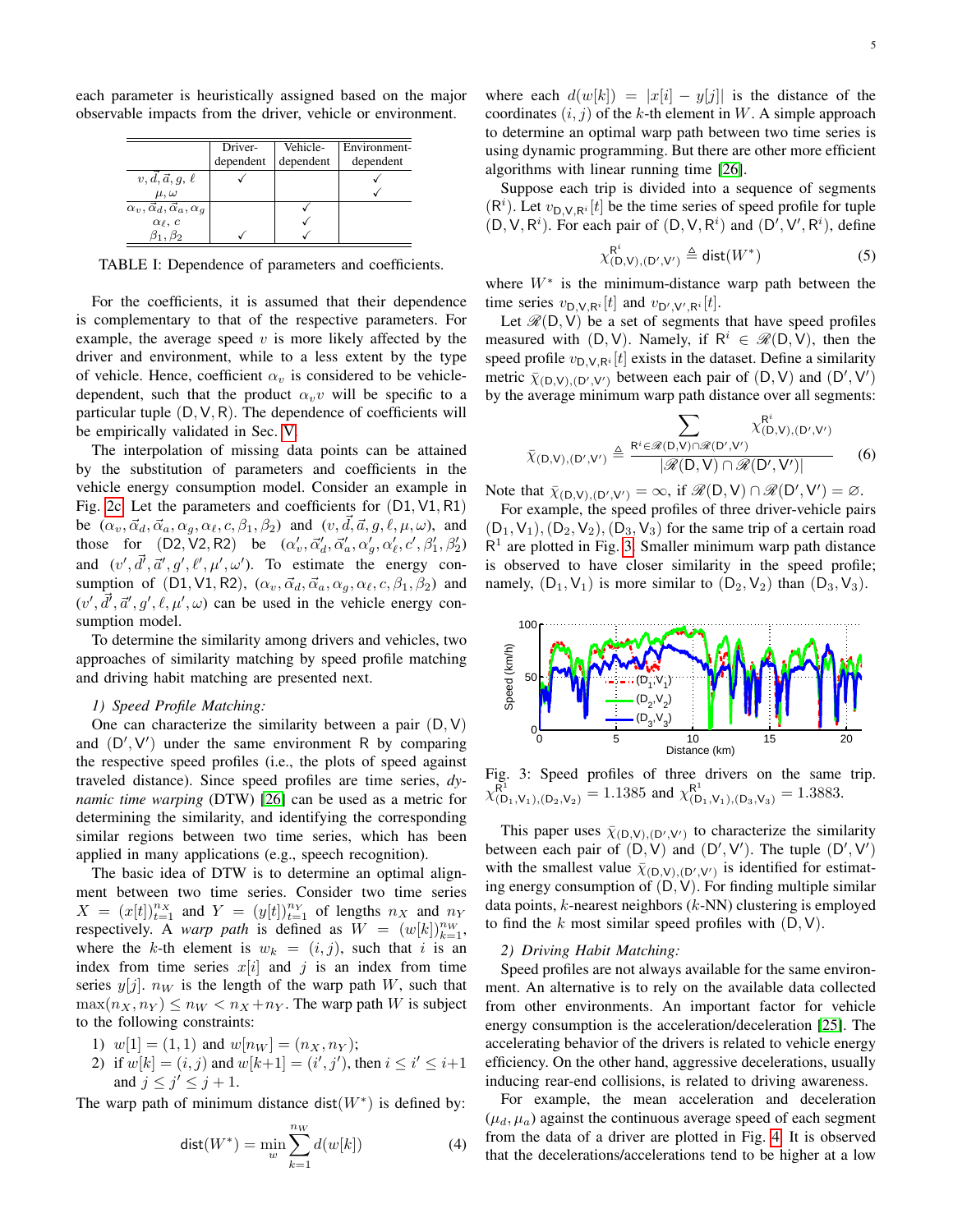<span id="page-5-0"></span>

Fig. 4: Mean acceleration and deceleration amplitudes vs. continuous average speed of each segment of a driver.

speed (possibly, due to stop-and-go behavior), whereas lower decelerations/accelerations can be found at a high speed. Low accelerations are usually due to cruise control or mindful drivers, while high accelerations are due to aggressive driving.

Therefore, we are motivated to use the average acceleration and deceleration as a metric to characterize driving habits. However, we may not have collected sufficient measurements for every vehicle speed. Hence, we normalize the distribution of data to obtain a better estimation of the average. First, divide the range of vehicle speed into a sequence of intervals with width  $\Delta v$  (i.e., [v, v +  $\Delta v$ ]). This paper considers  $\Delta v = 10$ km/h. For each interval  $[v, v + \Delta v]$ , let  $\gamma_a^v(D, V)$ be the mean value of the acceleration measurements within  $[v, v + \Delta v]$ . Define the *estimated average acceleration* by the average of the mean values in all intervals by  $\bar{\gamma}_a(D, V)$ . To avoid bias, we ignore the intervals in which the number of the data points is less than 10.

Because a difference is observed in high-speed and lowspeed driving habits, we define different estimated average accelerations for the intervals above or below a threshold  $v_{\text{th}}$ :

1) Low-speed estimated average acceleration  $\bar{\gamma}_a^{\text{low}}(D, V)$ .

2) High-speed estimated average acceleration  $\bar{\gamma}_a^{\text{high}}(D, V)$ . Similarly, define  $\bar{\gamma}_d^{\text{low}}(D, V)$  and  $\bar{\gamma}_d^{\text{high}}(D, V)$  for deceleration. Fig. [5](#page-5-1) depicts an illustration of  $\gamma_d^v(D, V)$ ,  $\bar{\gamma}_d^{\text{low}}(D, V)$  and  $\bar{\gamma}_d^{\text{high}}(D, V)$  from a dataset of driving data.

<span id="page-5-1"></span>

Heuristically, this paper sets  $v_{\text{th}} = 80 \text{km/h}$ , because this speed limit usually sets the difference between highways and suburban roads. The average deceleration/acceleration tuple  $(\bar{\gamma}_a^{\text{low}}(D, V), \bar{\gamma}_a^{\text{high}}(D, V), \bar{\gamma}_d^{\text{low}}(D, V), \bar{\gamma}_d^{\text{high}}(D, V))$  can capture the driving habit of each  $(D, V)$ . The average deceleration/acceleration tuple is used to compare the similarity between each pair  $(D, V)$  and  $(D', V')$ .

# *B. Matrix Factorization*

The similarity matching approaches are based on domainspecific knowledge. Collaborative filtering is a domain-free approach, relying on the identification of abstract latent factors. Matrix factorization is a popular approach of constructing latent factors, which has been implemented in recommendation system [\[5\]](#page-10-4) and other large-scale problems [\[4\]](#page-10-3).

Consider an example of sparse matrix R of n pairs of  $(D, V)$ and  $m$  road segments R, as shown in Table [II,](#page-5-2) in which each entry represents a measurement (e.g., v,  $\vec{d}$  or  $\vec{a}$ ). Note that some data points may be missing in  $R$ , denoted by "?".

<span id="page-5-2"></span>

| R.      |               | $\overline{2}$ |                |                 | <br>$_{m}$ |
|---------|---------------|----------------|----------------|-----------------|------------|
|         | 67            | 74             |                |                 | <br>50     |
|         | 54            | $\overline{?}$ | $\frac{?}{83}$ | $\frac{32}{44}$ | <br>65     |
| ٠       | $\mathcal{D}$ |                | 74 53<br>66 58 | ?               |            |
| $\it n$ | 9             |                |                | റ               |            |

TABLE II: An example of sparse matrix  $R$  of vehicle speed  $v$ .

The basic idea of matrix factorization is to find two lowrank  $(n \times k$  and  $m \times k)$  matrices, P and Q, such that  $PQ<sup>T</sup>$ can approximate  $R$ . Namely,

$$
R \approx PQ^T = \hat{R} \tag{7}
$$

P and Q can be regarded as mappings to reduce the  $m, n$ dimensional space of the original dataset to a k-dimensional space of latent factors, where  $k \ll \min(m, n)$ . Denote the entry at the *i*-th column and the *j*-th row of R be  $r_{ij}$ .

The objective of matrix factorization is find  $P, Q$  such that

<span id="page-5-3"></span>
$$
\min_{P,Q} \sum_{i,j} (r_{ij} - p_i q_j^T)^2 + \lambda_P ||p_i||^2 + \lambda_Q ||q_j||^2 \tag{8}
$$

where  $p_i$  is the *i*-th row vector of P, and  $q_j$  is the *j*-th column vector of Q. Since factorization may cause over-fitting,  $\lambda_P$  and  $\lambda_Q$  are used to regularize the fitting.

There are two popular approaches to compute  $P, Q$  in Eqn. [\(8\)](#page-5-3): stochastic gradient descent [\[4\]](#page-10-3) and alternating least squares [\[5\]](#page-10-4). In this paper utilizes stochastic gradient descent. The basic idea is to go through all  $r_{ij}$  in R. For each  $r_{ij}$ , determine the corresponding factor vectors  $p_i$  and  $q_j$ . Then, compute the approximate value by  $p_i q_j^T$  and update the parameters according to:

$$
p_i \leftarrow p_i + \epsilon(e_{ij}q_j - \lambda_P p_i)
$$
  
\n
$$
q_j \leftarrow q_j + \epsilon(e_{ij}p_i - \lambda_Q q_j)
$$
\n(9)

where  $e_{ij} = r_{ij} - p_i q_j^T$  represents the difference between approximate value and actual value and  $\epsilon$  is the learning rate. Once  $P, Q$  are determined, the estimation of a missing data  $\hat{r}_{ij}$  can be estimated by  $\hat{r}_{ij} = p_i q_j^T$ . All measurements (e.g., v,  $\vec{d}$  or  $\vec{a}$ ) can be substituted and estimated using matrix factorization. The estimated values can be utilized in the vehicle energy consumption prediction.

## *C. Comparison with the Average*

A simple approach for estimating vehicle energy consumption is based on the global average data values (e.g., average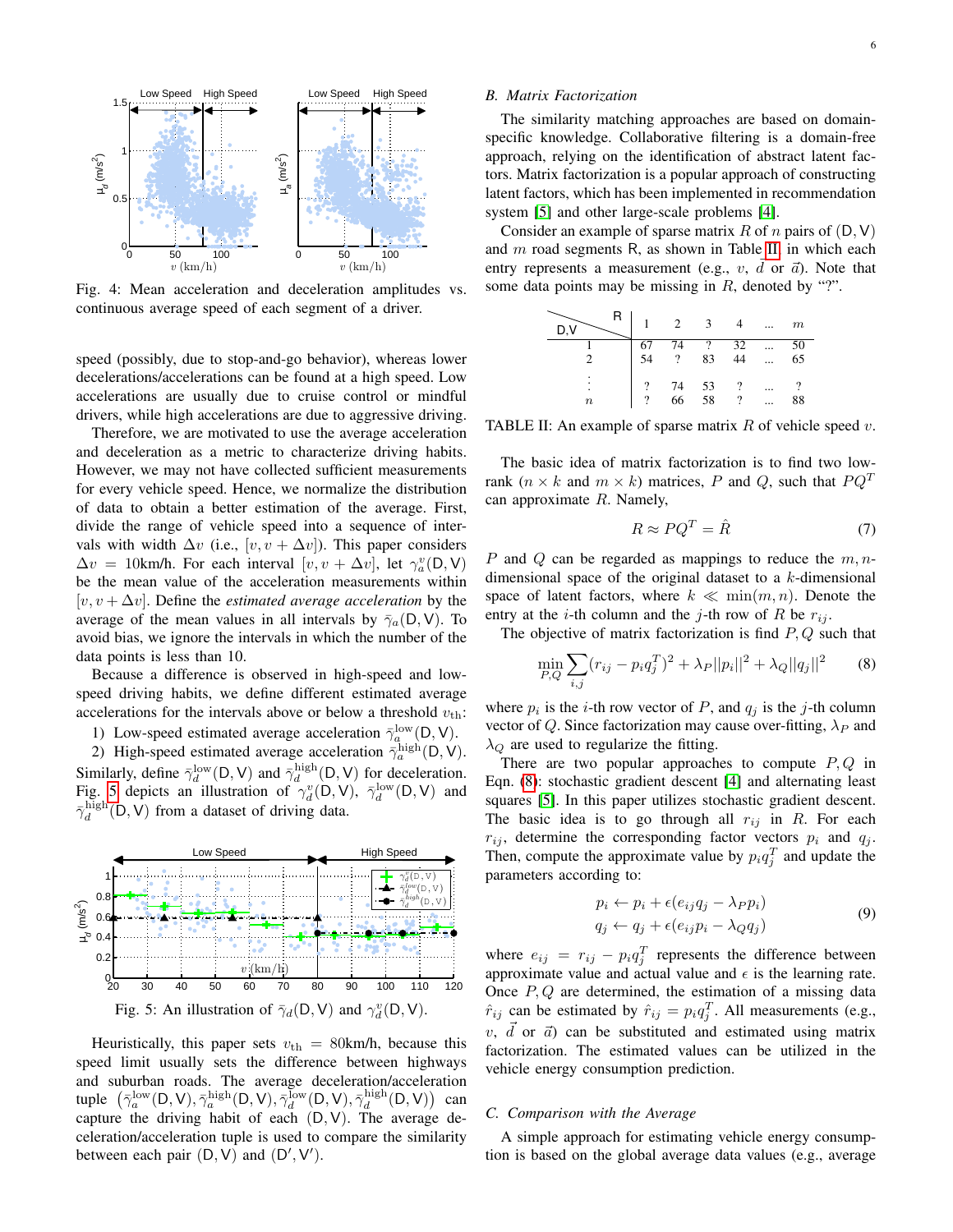speed) from participatory sensing data. However, each driver may deviate considerably from the average data values. To compensate for the deviations, a personalized adjustment is incorporated to improve the prediction accuracy.

Let  $f_{D,V,R}$  be a personal data value for tuple  $(D, V)$  in environment R, and the average data value be  $f_R$ . An adjustment function  $\mathcal{D}_{D,V}^f(\cdot)$  is used to convert the average data value to the personal data value, such that:

$$
f_{\mathsf{D},\mathsf{V},\mathsf{R}} = \mathcal{D}_f^{\mathsf{D},\mathsf{V}}(\bar{f}_{\mathsf{R}})
$$
(10)

In this paper, a simple adjustment function is considered by the following regression model:

<span id="page-6-5"></span>
$$
\mathcal{D}_f^{\mathsf{D},\mathsf{V}}(\bar{f}_{\mathsf{R}}) = \eta_1 \bar{f}_{\mathsf{R}}^2 + \eta_2 \bar{f}_{\mathsf{R}} + \eta_3 \tag{11}
$$

### V. EMPIRICAL EVALUATIONS

<span id="page-6-0"></span>This section discusses the empirical evaluations of the energy consumption model and its properties.

#### *A. Setup*

The driving data from 5 drivers and 7 vehicles is collected. The information of vehicles is given in Table [III.](#page-6-1) Some drivers drove multiple vehicles, which gives totally 10 tuples of  $(D,V)$ . Since the context of participatory sensing is considered, it suffices to consider a relatively small dataset.

<span id="page-6-1"></span>

| Vehicle        | Maker      | Model            | Year | Type | Displacement |
|----------------|------------|------------------|------|------|--------------|
| V1             | Nissan     | LEAF             | 2014 | EV   | NA           |
| $V_2$          | Ford       | Fiesta           | 2013 | ICE  | 1.4          |
| $V_{3}$        | Toyota     | Yaris            | 2013 | ICE  | 1.5          |
| $\mathsf{V}_4$ | Hyundai    | Veloster         | 2014 | ICE  | 1.6          |
| $V_{5}$        | Ford       | Fusion           | 2012 | ICE  | 2.5          |
| $V_6$          | <b>BMW</b> | 650i             | 2014 | ICE  | 5.0          |
| $\mathsf{V}_7$ | Ford       | F <sub>150</sub> | 2014 | ICE  | 5.0          |

TABLE III: The vehicles in the experiments.

Totally 3000 km of data is collected. Fig. [6](#page-6-2) depicts the distance of collected data for all driver-vehicle pairs. The data is then segmented into 1-km segments.

<span id="page-6-2"></span>

Fig. 6: Collected data of all driver-vehicle pairs.

For ICE vehicles, we collected data through ELM327 devices connected to vehicles' onboard diagnostic (OBD) ports and paired with a smartphone. The collected OBD data include mass air-flow, manifold absolute pressure, intake air temperature and engine RPM. Geo-location data, accelerometer and gyroscope measurements from the smartphone are also collected. For EVs (i.e., Nissan LEAF), high resolution stateof-charge (SOC) and vehicle speed data are collected.

# *B. Estimation Errors of Energy Consumption Model*

The ground truth energy consumption data (i.e.,  $E_{D,V,R}$ ,  $E_{\text{D,V,R}}^{\text{mv}}, E_{\text{D,V,R}}^{\text{id}}$  can be obtained from OBD data. From the OBD data of ICE vehicles, the fuel rate can be estimated based on mass air flow and fuel/air ratio. From the OBD data of EVs, the energy consumption is estimated by SOC and the battery capacity. Readers can refer to [\[27\]](#page-10-26) for the details of extraction OBD data from EVs.

Two metrics of error are utilized to evaluate the energy consumption predictions in this study. The first metric of error is the per-segment error for each segment of road  $R^i$ :

<span id="page-6-4"></span>
$$
\varepsilon^{i} = \frac{(E_{\mathsf{D},\mathsf{V},\mathsf{R}^{i}}^{\text{mv}} + E_{\mathsf{D},\mathsf{V},\mathsf{R}^{i}}^{\text{id}}) - (\hat{E}_{\mathsf{D},\mathsf{V},\mathsf{R}^{i}}^{\text{mv}} + \hat{E}_{\mathsf{D},\mathsf{V},\mathsf{R}^{i}}^{\text{id}})}{E_{\mathsf{D},\mathsf{V},\mathsf{R}^{i}}^{\text{mv}} + E_{\mathsf{D},\mathsf{V},\mathsf{R}^{i}}^{\text{id}}} \tag{12}
$$

which is used to evaluate the accuracy of the energy consumption model (Eqns. [\(2\)](#page-2-2)-[\(3\)](#page-3-2)). The second metric of error is the accumulative error:

$$
\varepsilon^{\text{acc}} = \frac{|E_{\text{D,V,R}} - \hat{E}_{\text{D,V,R}}|}{E_{\text{D,V,R}}} \tag{13}
$$

which is used to evaluate the energy prediction accuracy over a trip composed of many segments. Fig. [7](#page-6-3) shows the speed profile and energy consumption of an ICE vehicle and an EV data. The idling energy consumption  $(E_{D,V,R}^{id})$  is identified from speed profile, and the moving energy consumption  $(E_{D,V,R}^{mv})$  is obtained by Eqn. [\(1\)](#page-2-3).

<span id="page-6-3"></span>

Fig. 7: Energy consumption of different driver-vehicle pairs.

#### *C. Fitness of Energy Consumption Model*

In this section, the proper powers of  $v, d, \vec{a}$  in Eqn. [\(2\)](#page-2-2) for model fitting are evaluated. The Akaike Information Criterion (AIC) [\[28\]](#page-10-27) is utilized to determine the proper values of  $(r, k, m)$ . AIC estimates the quality of each model and balances the trade-off between the goodness of model fitting and the complexity of model. The AIC value of a model can be computed using the estimated residual in least square method. Consider the energy consumption model using  $(r, k, m)$  order of powers in Eqn. [\(2\)](#page-2-2), the AIC value is expressed by:

$$
AIC_{(r,k,m)} = n \log \frac{\sum \varepsilon_i^2}{n} + 2K
$$
 (14)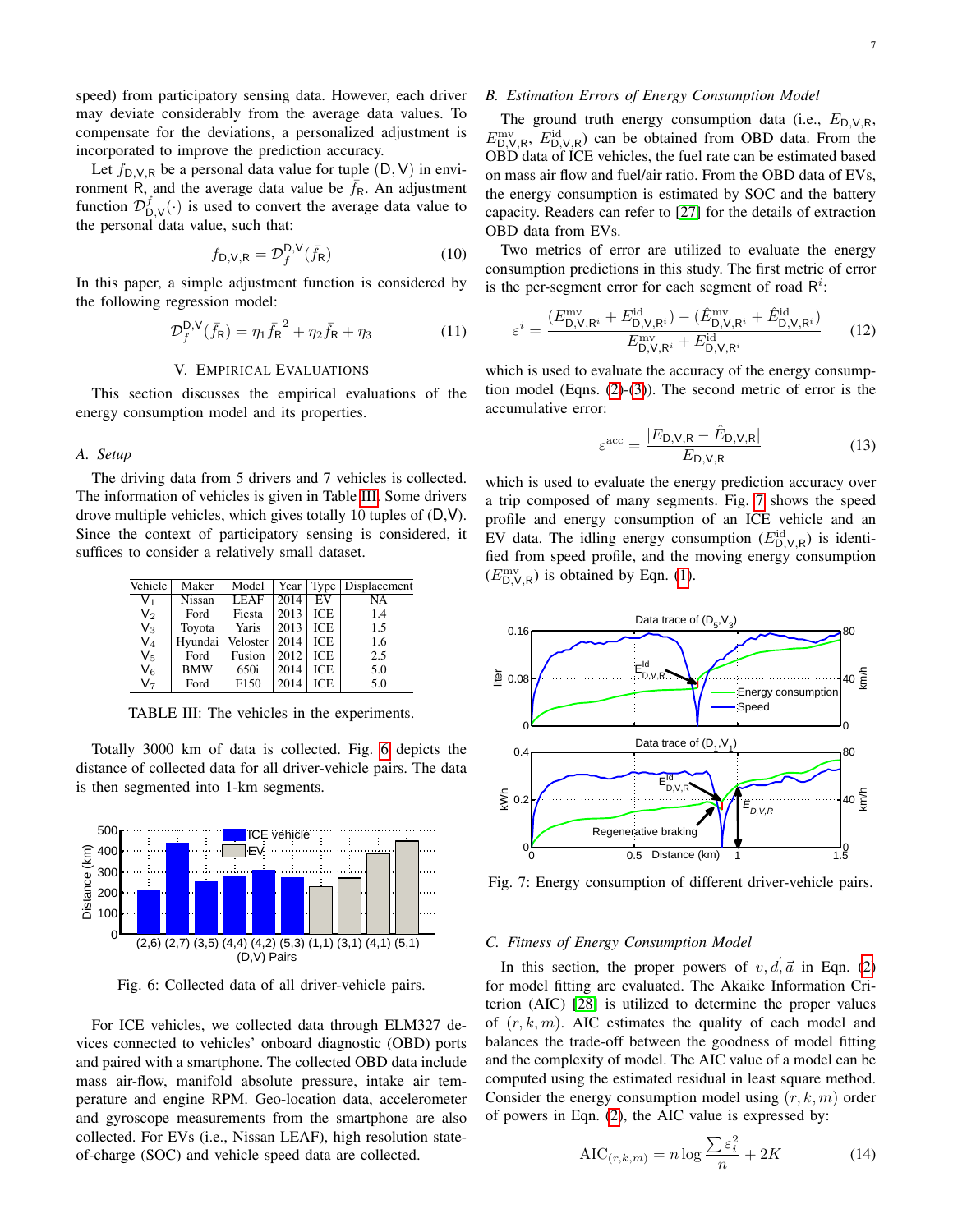<span id="page-7-0"></span>

Fig. 8: Experimental data and evaluation.

where  $\varepsilon$  is the per-segment error (see Eqn. [\(12\)](#page-6-4)), n is the number of segment and  $K$  is the total number of estimated regression coefficients (e.g.,  $r+k+m+3$ ). According to AIC test criterion, the smaller value makes the better model. The AIC value is normalized as  $AIC_{(r,k,m)}^N$ , with respect to the smallest AIC value in all driver-vehicle pairs (min(AIC)):

$$
AIC_{(r,k,m)}^N = \frac{AIC_{(r,k,m)}}{\min(AIC)} - 1
$$
\n(15)

The mean normalized AIC values averaged over all drivervehicle pairs for a particular  $(r, k, m)$  are plotted in Fig. [8a,](#page-7-0) which shows that  $(2, 2, 2)$  attains the minimum, and hence, is perceived as the best setting of powers of  $v, d, \vec{a}$  in Eqn. [\(2\)](#page-2-2).

#### *D. Evaluation of Energy Consumption Model*

The per-segment errors of  $(2, 2, 2)$  model for all  $(D, V)$  pairs are validated in this section. 80% of collected data (called in-sample data) are randomly selected to train the regression model. The rest of data (called out-sample data) are utilized to validate the accuracy of the model. The per-segment error distribution of out-sample data for driver-pair pair  $(4, 4)$  is shown in Fig. [8b.](#page-7-0) The total number of segment is 58 (58km). The mean error is 0.1%. The standard deviation is about 7.8% and the distribution approaches a normal distribution. This shows that our energy consumption model is relatively accurate. The model validation results of all pairs are displayed in Fig. [8c.](#page-7-0) Slightly higher standard deviation of per-segment error is observed for EVs, because of a lower sample rate.

Since we are interested in the energy consumption of the overall trip, the accumulative error is more relevant. Fig. [9](#page-7-1) shows the accumulative error against traveled distance over multiple rounds in the same route. It is observed that although the standard deviation is up to 5%, the accumulative error is much smaller. This is due to the fact that the positive and negative deviations can offset each other over a longer distance. Therefore, the accumulative error has a lower value after a longer distance. The root mean square accumulative error RMSE( $\varepsilon^{acc}$ ), which measures the performance over the traveled distance, is also examined. In the later case study in Sec. [VI,](#page-8-0) RMSE( $\varepsilon^{acc}$ ) will be used to evaluate the accuracy of energy consumption prediction for a designated trip.

## *E. Dependence of Coefficients*

To properly assign the dependence of coefficients in the energy consumption model in Eqns. [\(2\)](#page-2-2)-[\(3\)](#page-3-2), the distribution of coefficients between all driver-vehicle pairs is examined

<span id="page-7-1"></span>

Fig. 9: Accumulative error against traveled distance.

to identify the dependence empirically. To compare between different energy resource, the suggested conversion from the US Environmental Protection Agency (US EPA) is utilized to convert the kwh to gasoline fuel, in which 33.7 kilowatt hours of electricity is equivalent to one gallon of gasoline [\[29\]](#page-10-28).

To validate the dependence, a portion (80%) of training data is randomly drawn to train the model for each driver-vehicle pair, and the procedure is repeated 100 times to create 100 sets of coefficients for each pair. As an example, the distributions of coefficients  $\alpha_{v,2}$  and c to the same driver or the same vehicle are plotted in Fig. [10.](#page-8-1) It is observed that the distributions for of coefficients  $\alpha_{v,2}$  and c of the same driver in different vehicles tends to be independent from another vehicle. In addition, the rightmost figures show the distributions of different drivers in the same vehicle are highly overlapping, which means the coefficients are less affected by drivers. Therefore, the coefficients  $\alpha_{v,2}$  and c are assigned to be vehicle dependent. The dependence of other parameters and coefficients in Table [I](#page-4-0) are also validated.

# *F. Driving Habits*

This section compares the driving habits characterized by low-speed and high-speed average acceleration/deceleration tuple. The average accelerations/decelerations of several drivers are plotted in Fig. [11,](#page-8-2) which are aggregated over multiple trips. Positive correlations between average acceleration and average deceleration is observed. Drivers who accelerate more tend to decelerate more. As a result, one can classify the driving habits by awareness and efficiency according to different regions in low-speed and high-speed average accelerations/decelerations plots, relative to the mean values among drivers.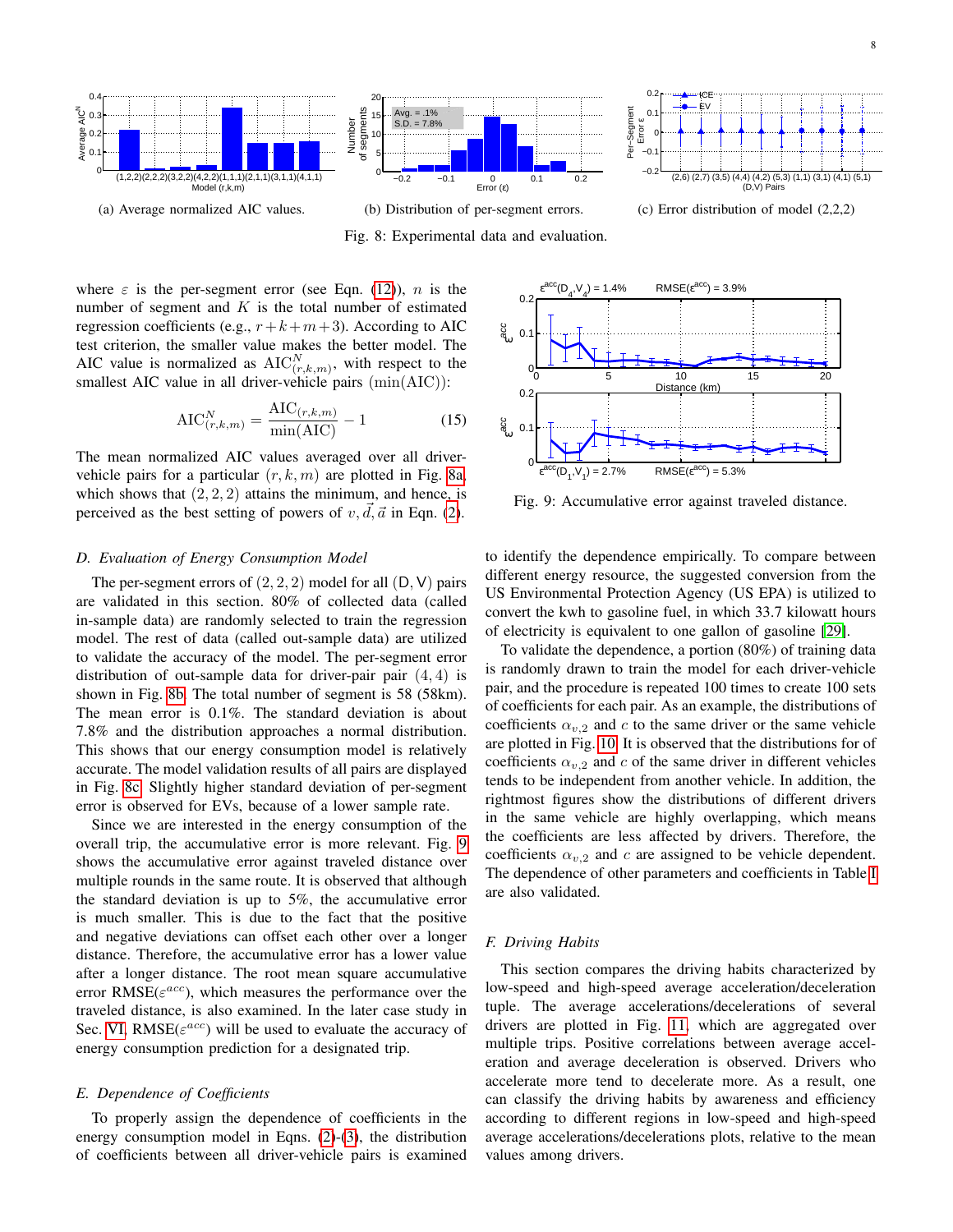<span id="page-8-1"></span>

Fig. 10: Distributions of coefficients  $\alpha_{v,2}$  and c.

<span id="page-8-2"></span>

 $Z(3)$ : High Efficiency & High awareness  $Z(4)$ : High awareness & Low efficiency



### VI. CASE STUDY

<span id="page-8-0"></span>This section presents the case study of various personalized prediction approaches. All driver-vehicle pairs are required to drive in a designated route for evaluation. The ground truth energy consumption data is also collected. Fig. [12](#page-8-3) shows the energy consumption and speed profiles for two driver-vehicle pairs. The designated route comprises of suburban (0 to 20 km) and stop-and-go (20 to 31 km) parts. 3 rounds of driving are repeated to obtain training data and reference data.

#### *A. Personalized Vehicle Energy Consumption Prediction*

This section compares the performance of various personalized prediction approaches for vehicle energy consumption using the collected data for the designated route. The energy consumption model of each driver-vehicle pair is trained using the historical data collected from daily driving. Then the energy consumption of the route can be predicted using the collected data from different driver-vehicle pairs for the route.

For example, the energy consumption model for  $\hat{E}^{\text{mv}}$  of  $(D_1, V_1)$  of a particular road segment is obtained form the

<span id="page-8-3"></span>

Fig. 12: Energy consumption and speed profiles of the designated route in the case study.

historic data and is given as follows.

 $\hat{E}^{\text{mv}}=$ 

 $\lceil$  $\overline{1}$  $\overline{1}$  $\overline{1}$  $\overline{1}$  $\overline{1}$ −5.831 0.266 0.483 14.863 76.918 1  $\perp$  $\mathbf{I}$  $\mathbf{I}$  $\mathbf{I}$  $\mathbf{I}$  $T$   $\lceil$  $\overline{\phantom{a}}$  $\vert g$  $\overline{1}$  $\overline{1}$  $\overline{\phantom{a}}$  $\overline{v}$  $v^2$  $\ell$ 1 1  $\overline{1}$  $\overline{1}$  $\overline{1}$  $\overline{1}$  $\mathbf{I}$ +  $\lceil$  $\overline{\phantom{a}}$  $\overline{1}$  $\cdot$  $\mathbb{I}$  $\overline{1}$  $\overline{1}$  $\overline{\phantom{a}}$ −6.261 143.340 −139.219 0.034 −30.534 86.334 1  $\overline{1}$  $\mathbf{I}$  $T$  [  $\tau_d$  $\mu_d$  $\sigma_d$  $\tau_d^2 \ \mu_d^2 \ \sigma_d^2$ d 1 +  $\lceil$  $\overline{\phantom{a}}$  $\overline{1}$  $\cdot$  $\mathbb{I}$  $\overline{\phantom{a}}$  $\overline{1}$  $\overline{1}$ 11.067 11.425 −12.059 −0.056 −120.340 169.864 1  $\overline{1}$  $\overline{1}$  $\overline{1}$  $\overline{1}$  $\overline{1}$  $\overline{1}$  $\mathbf{I}$  $T$  [  $\overline{1}$   $\tau_a$  $\mu_a$  $\sigma_a$  $\frac{\tau_a^2}{\mu_a^2} \sigma_a^2$ a 1  $\overline{1}$  $\mathbf{I}$  $\mathbf{I}$  $\mathbf{I}$  $\mathbf{I}$  $\overline{1}$  $\mathbf{I}$ 

Various personalized prediction approaches are considered as follows:

- 1) *Speed Profile Matching* (SPM): The paths among drivervehicle pairs from historical data are matched using GPS data. The distance metric  $\bar{\chi}_{(D,V),(D',V')}$  is computed using Eqn. [\(6\)](#page-4-2) for all pairs of  $(D, V)$  and  $(D', V')$ . Besides,  $k$ -nearest neighbors  $(k$ -NN) clustering is utilized to determine  $k$  nearest pairs in distance metric  $\bar{X}(D,V), (D',V')$ . The similarity matching approach based on  $k$  nearest pairs is denoted by  $SPM(k)$
- 2) *Driving Habit Matching* (DHM): The low-speed and high-speed average deceleration/acceleration tuple  $\left(\bar{\gamma}_a^{\text{low}}(\mathsf{D},\mathsf{V}), \bar{\gamma}_a^{\text{high}}(\mathsf{D},\mathsf{V}),\bar{\gamma}_d^{\text{low}}(\mathsf{D},\mathsf{V}), \bar{\gamma}_d^{\text{high}}(\mathsf{D},\mathsf{V})\right)$ are computed for every driver-vehicle pair (D, V). The lowspeed and high-speed average deceleration/acceleration tuple defines a 4-dimensional data space. The similarity matching approach based on  $k$  nearest pairs in the 4-dimensional data space is denoted by  $DHM(k)$ .
- 3) *Matrix Factorization* (MF): The paths among drivervehicle pairs from collected data using GPS data are matched before employing matrix factorization. The matrix factorization approach is denoted by MF.
- 4) *Average Data Values* (Avg.): Using only the average data values are used (e.g., average speed) for vehicle energy consumption prediction. Sometimes, the average speed is observed to be very close to the speed limit. The average data based approach is denoted by Avg.
- 5) *Adjusted Personal Data Values* (Adj.): The adjustment function in Eqn. [\(11\)](#page-6-5) is used to convert the average data values to the personal data values. The adjusted personal data based approach is denoted by Adj.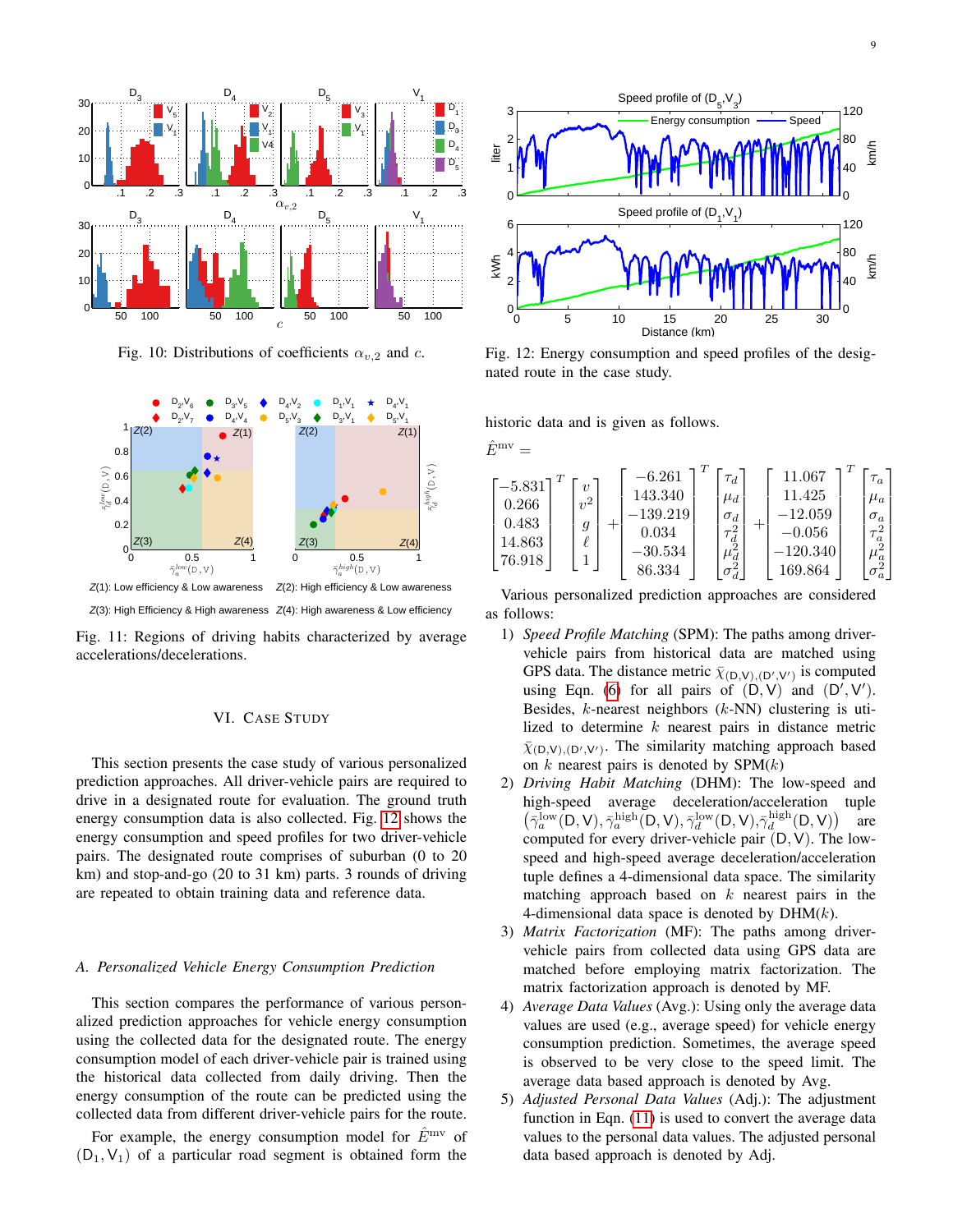<span id="page-9-0"></span>

Fig. 13: Prediction error RMSE( $\varepsilon^{acc}$ ) over all (D, V) pairs.

6) *Self-Estimation* (Self Est.): Using only one's own data in energy consumption model of the same road segment in Eqns. [\(2\)](#page-2-2)-[\(3\)](#page-3-2) is also considered. The self-estimation approach is denoted by Self Est. Self-estimation is a benchmark, which essentially validates the accuracy of the energy consumption model without using the data of other driver-vehicle pairs. In practice, one's own data of the same road segment may not be always present, as the driver has not traveled such a route before.

Fig. [13](#page-9-0) compares the prediction errors in terms of RMSE, against the ground truth energy consumption over all drivervehicle pairs. The strengths and weaknesses of each prediction approach are summarized in Table [IV.](#page-9-0)

Self Est. is observed to have  $5\%$  error, which is the lowest among all approaches, because one's own driving data on the same route is the most accurate source for prediction, in spite of the presence of different traffic condition. SPM is observed to have a close prediction error with Self Est. Avg. is observed to have the largest error, because of the considerable deviation from individual drivers from the average. Adj. can improve the accuracy of comparison with the average. Notably, DHM is observed to perform relatively well, even though it does not require path matching using GPS data. Therefore, driving habits are a good indicator of vehicle energy consumption. In summary, DHM provides good accuracy without GPS data, which has low complexity for system implementation.

#### *B. Distance-to-Empty Prediction for EV*

In this section, our approaches are applied to the application of DTE prediction for EV (i.e., Nissan LEAF ) using other ICE vehicle data. For the convenience of comparison, certain routes are selected and all drivers to required to travel the same route at least 3 times for evaluations.

The data collected from Nissan LEAF includes:

- 1) State-of-charge (SOC), denoted by  $S$ , which indicates the remaining battery level.
- 2) Initial capacity of the battery, denoted by  $\mathcal{B}_A$ .
- 3) Battery pack voltage when driving, denoted by  $B_V$ .

The remaining energy ( $\Delta \mathcal{E}^{t}$ ) in battery at time t is given by:

$$
\Delta \mathcal{E}^t = \mathcal{S}^t \times \mathcal{B}_A \times \mathcal{B}_V \tag{16}
$$

If the future average power intensity  $(\bar{P})$  is known, then estimated DTE is given by:

$$
\widehat{\text{DTE}} = \frac{\Delta \mathcal{E}^t}{\bar{\mathcal{P}}}
$$
\n(17)

| it. | Approaches Accuracy |      | Path           | System     |
|-----|---------------------|------|----------------|------------|
|     |                     |      | Matching       | Complexity |
|     | <b>SPM</b>          | High | Required       | High       |
|     | <b>DHM</b>          | High | N <sub>0</sub> | Low        |
|     | MF                  | High | Required       | Medium     |
|     | Adj.                | High | Required       | Low        |
|     | Avg.                | Low  | No             | Low        |

TABLE IV: Summary of strengths and weaknesses of various approaches.

The DTE prediction based on approaches using participatory sensing data is compared with the on-board DTE meter on Nissan LEAF (also known as Guess-O-Meter), which is captured by a camera mounted over the dashboard. To compare the effectiveness of DTE prediction, the deviation between the true DTE (which is computed in an offline manner) and the estimated DTE is measured by:

$$
\Delta DTE = DTE - \widehat{DTE} \tag{18}
$$

The deviation between true DTE and the on-board DTE meter on Nissan LEAF is compared.

<span id="page-9-1"></span>

Fig. 14: Deviations of DTE prediction for various approaches.

The results are plotted in Fig. [14](#page-9-1) for four different trips. It is observed that all approaches using participatory sensing data can significantly outperform the one provided by onboard DTE provided by the on-board DTE meter on Nissan LEAF. Notably, SPM, DHM and Adj. perform very close to benchmark Self Est., whereas Avg. gives relatively inferior performance. In summary, DHM consistently provides good accuracy with low system complexity.

#### VII. CONCLUSION

In this paper, various methodologies of utilizing participatory sensing data for personalized prediction of vehicle energy consumption were investigated. Several approaches were studied and compared, including: (1) comparison with the average using personalized adjustment, (2) two similarity matching approaches based on driver/vehicle/environment-dependent factors using speed profile matching and driving habit matching, and (3) a collaborative filtering approach that uses matrix factorization. Our empirical evaluations show that participatory sensing data can significantly improve prediction accuracy.